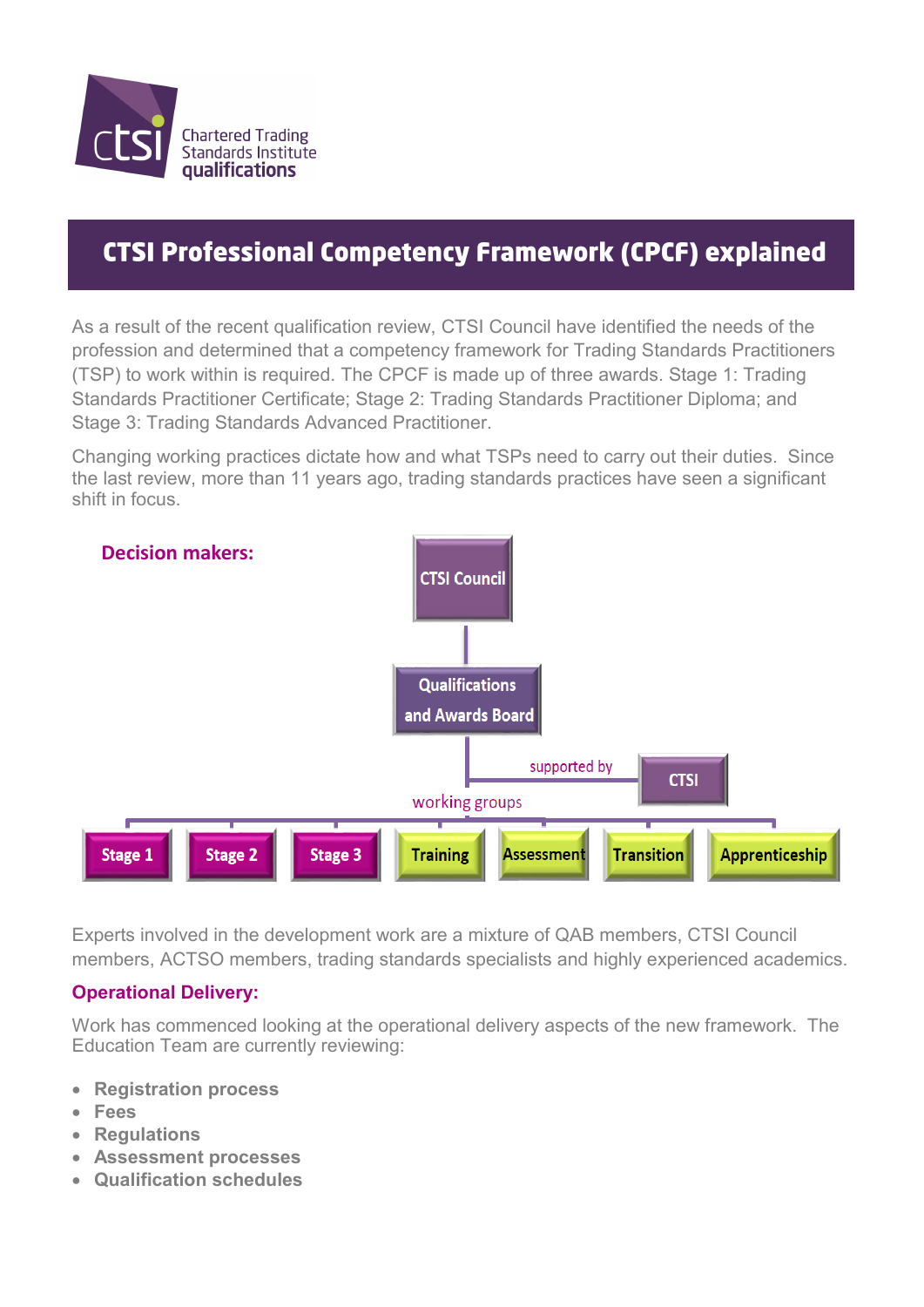### **Stage 1: Trading Standards Practitioner Certificate (TSPC)**

Is aligned to level four of the National Qualifications Framework (NQF) and consists of three units (units 1-3). This stage has been approved.

Working groups continue to look at the assessment methods and the criteria students will need to meet. Work has commenced on assigning examiners and assessors.

| Unit 1 | <b>Regulatory Environment</b>  | $2 - hour$   | 2,000 - word         |
|--------|--------------------------------|--------------|----------------------|
|        | & Enforcement                  | written exam | Reflective Statement |
| Unit 2 | <b>Business &amp; Consumer</b> | $2 - hour$   | $2,000 - word$       |
|        | <b>Legal Frameworks</b>        | written exam | Case Study           |
| Unit 3 | <b>Trading Standards Law</b>   | $2 - hour$   | $2,000 - word$       |
|        | Part 1                         | written exam | Report               |

#### **Stage 2: Trading Standards Practitioner Diploma (TSPD)**

Is aligned to level five of the NQF and consists of three units (units 4-6). This stage has been approved by Council in principle. CTSI continue to work with the Office for Product Safety and Standards (OPSS) to finalise the requirements for legal metrology and expect to have this agreed soon. **Completion of generic portfolio required along with subject portfolio's unless you have the core skills portfolio**.

| Unit 4<br><b>Trading Standards Law</b> | <b>Legal Metrology</b><br>(Mandatory) | 2-hour<br>written exam      | Practical and oral<br>exam<br>Reflective statement<br>Professional interview<br>Portfolio |
|----------------------------------------|---------------------------------------|-----------------------------|-------------------------------------------------------------------------------------------|
| Part 2                                 |                                       |                             |                                                                                           |
|                                        | plus one subjects from:               |                             |                                                                                           |
|                                        | <b>Food Standards</b>                 | 1.5-hour<br>written exam    | Oral exam<br>Portfolio                                                                    |
|                                        | Feed                                  | $1.5$ -hour<br>written exam | Oral exam<br>Portfolio                                                                    |
|                                        | <b>Product Safety</b>                 | 1.5-hour<br>written exam    | Portfolio                                                                                 |
| Unit 5                                 | Investigations                        |                             | Portfolio<br>Professional interview                                                       |
| <b>Unit 6</b>                          | <b>Regulating Markets</b>             |                             | Portfolio<br>Professional interview                                                       |

#### **Stage 3: Trading Standards Advanced Practitioner (degree level) (TSAP)**

This stage will require candidates to complete and 8,000 word project. The project will be of benefit to either your local authority, your region or the profession as a whole.

On completion of this stage you will be awarded the Trading Standards Advanced Practitioner (degree level). This award does not automatically give you CTSP status. You will be required to go through the application process as found on CTSI's website.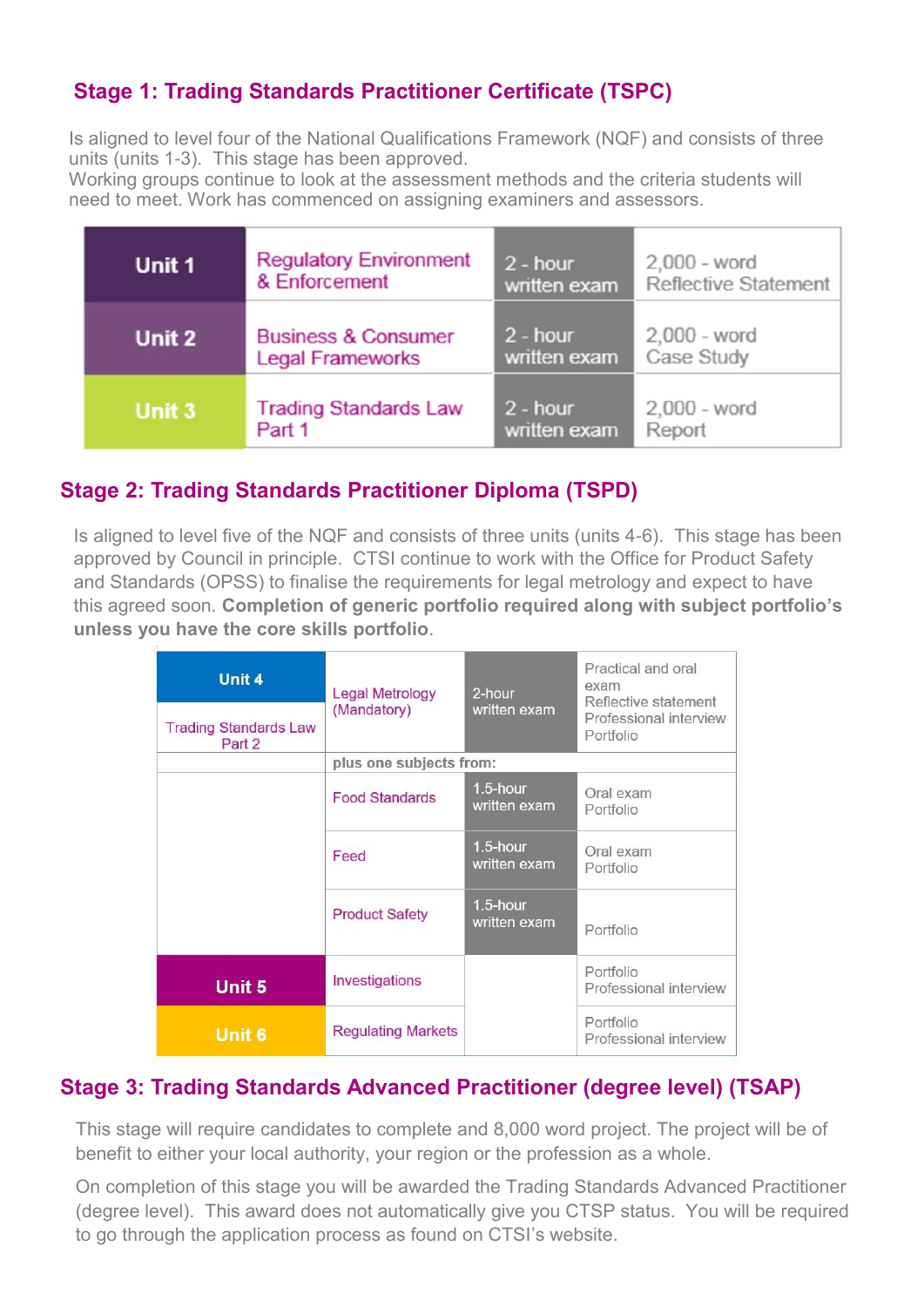## **Continuous Personal and Professional Development (CPPD)**

An essential area of the competency framework is the CPPD requirement. Part of the development was the recognition that learning does not stop once a TSP has qualified (on completion of stage 2) or become a TSAP (Stage 3). Officers will need to continue adding to their knowledge.

The CPCF provides officers with the opportunity to continue with their learning.



Ongoing development considers how this can be achieved.

CTSI's CPPD scheme is free to members of the Institute. This scheme will help candidates to maintain their knowledge and show their competency during the course of completing the framework but also as an ongoing measure post qualification.

For further information on the CPPD Scheme, please see the information on our website:

<https://www.tradingstandards.uk/practitioners/training-development/professional-competency>